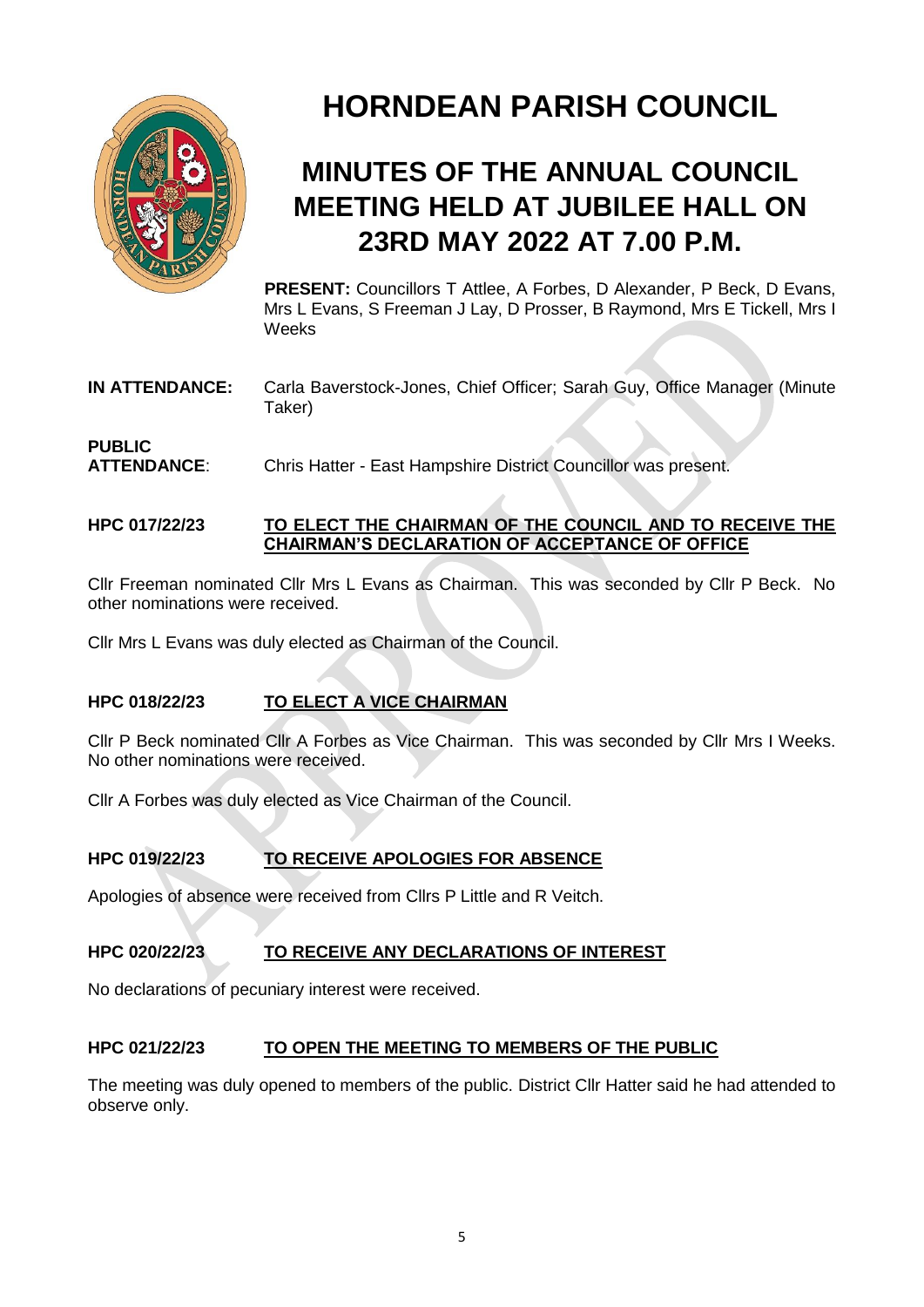#### **HPC 022/22/23 TO APPROVE THE MINUTES OF THE COUNCIL MEETING HELD ON THE 25 APRIL 2022**

It was **RESOLVED** that the minutes of the Council meeting held on 25<sup>th</sup> April 2022 be signed as a true record of the meeting.

All agreed.

#### **HPC 023/22/23 TO RECEIVE AND APPROVE THE ORDERS FOR PAYMENT (LIST 1 ATTACHED)**

The orders for payment (List 1 attached) was circulated and a question was raised regarding line 21 – Green Fox, for the monthly hall cleaning and office carpet Cleaning. The Chief Officer explained that the cleaning covered 3x cleans a week at Jubilee Hall and a one-off carpet clean at Horndean Parish Council office.

It was **RESOLVED** that the Orders for Payment (List 1 attached) be approved and duly signed. All agreed.

#### **HPC 024/22/23 REVIEW OF DELEGATION ARRANGEMENTS TO COMMITTEES, SUB COMMITTEES, EMPLOYEES AND OTHER LOCAL AUTHORITIES**

Cllr Mrs L Evans proposed that all current delegation to the Chief Officer remains unchanged.

The Chief Officer has delegated powers as detailed in the Standing Orders and Finance Regulations. The committees work to their Terms of Reference and the only committee with delegated powers is Planning and Public Services.

No powers are delegated to other Local Authorities

#### **HPC 025/22/23 REVIEW THE TERMS OF REFERENCE FOR COMMITTEES**

No changes to the current Terms of Reference for Committees were proposed. They remain unchanged.

#### **HPC 026/22/23 RECEIPT OF NOMINATION TO EXISTING COMMITTEES AND ELECTION OF CHAIRMAN TO COMMITTEES**

Registration of interest for the Committees were received from Members and noted.

Election of Chairman to Committees took place as follows:

- **Finance & General Purposes Committee**
	- Cllr D Alexander
	- Cllr Mrs L Evans
	- Cllr A Forbes
	- Cllr J Lav
	- **Cllr P Little**
	- Cllr B Raymond
	- Cllr T Attlee

It was **RESOLVED** that Cllr D Alexander be elected as Chairman of the Finance & General Purposes Committee. This was proposed by Cllr A Forbes. All agreed.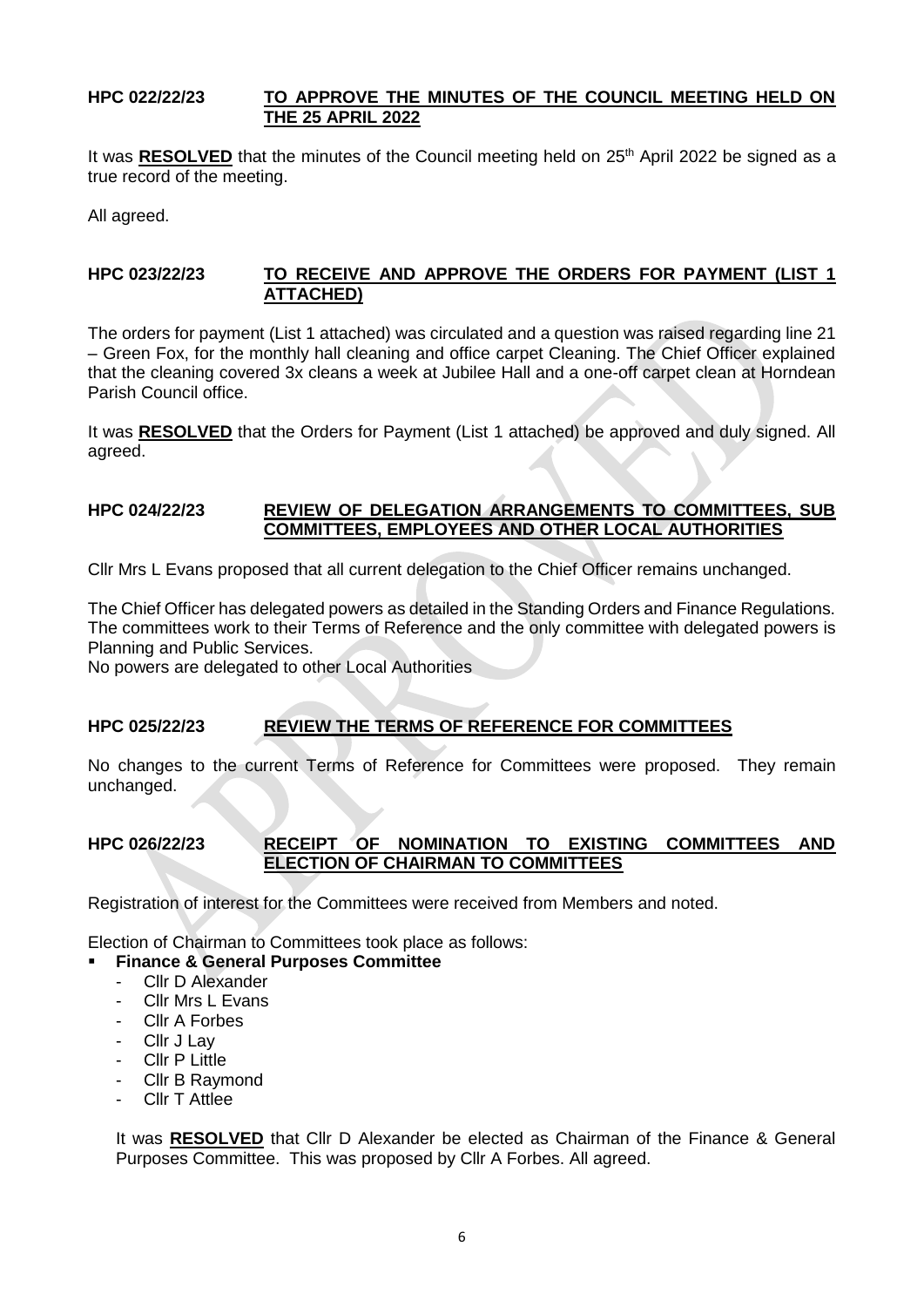#### **Planning & Public Services Committee**

- Cllr P Beck
- Cllr Mrs E Tickell
- **Cllr R Veitch**
- Cllr Mrs I Weeks
- **Cllr P Little**
- Cllr D Prosser
- Cllr T Attlee

It was **RESOLVED** that Cllr P Beck be elected as Chairman of the Planning & Public Services Committee. This was proposed by Cllr I Weeks. All agreed.

#### **Grounds Committee**

- Cllr Mrs E Tickell
- Cllr Mrs L Evans
- Cllr J Lav
- Cllr B Raymond
- Cllr A Forbes
- Cllr S Freeman
- Cllr D Prosser

It was **RESOLVED** that Cllr Mrs E Tickell be elected as Chairman of the Grounds Committee. This was proposed by Cllr A Forbes. All agreed.

#### **Staff Committee**

- Cllr R Veitch
- Cllr Mrs L Evans
- Cllr Mrs F Tickell
- Cllr J Lav
- Cllr D Prosser
- Cllr A Forbes
- Cllr S Freeman

It was **RESOLVED** that Cllr R Veitch be elected as Chairman of the Staff Committee. This was proposed by Cllr P Beck. All agreed.

#### **HPC 027/22/23 APPOINTMENT OF ANY NEW COMMITTEES, CONFIRMATION OF THE TERMS OF REFERENCE, THE NUMBER OF MEMBERS (INCLUDING, IF APPROPRIATE SUBSTITUTE COUNCILLORS) AND RECEIPT OF NOMINATIONS TO THEM**

The Chairman proposed that there are no additional committees required. All agreed.

#### **HPC 028/22/23 REVIEW OF ADOPTION OF APPROPRIATE STANDING ORDERS AND FINANCIAL REGULATIONS**

The Chairman explained that the Financial Regulations and Standing Orders are reviewed regularly and when necessary.

It was **RESOLVED** that the current Standing Orders and Financial regulations are adopted for 2022/2023.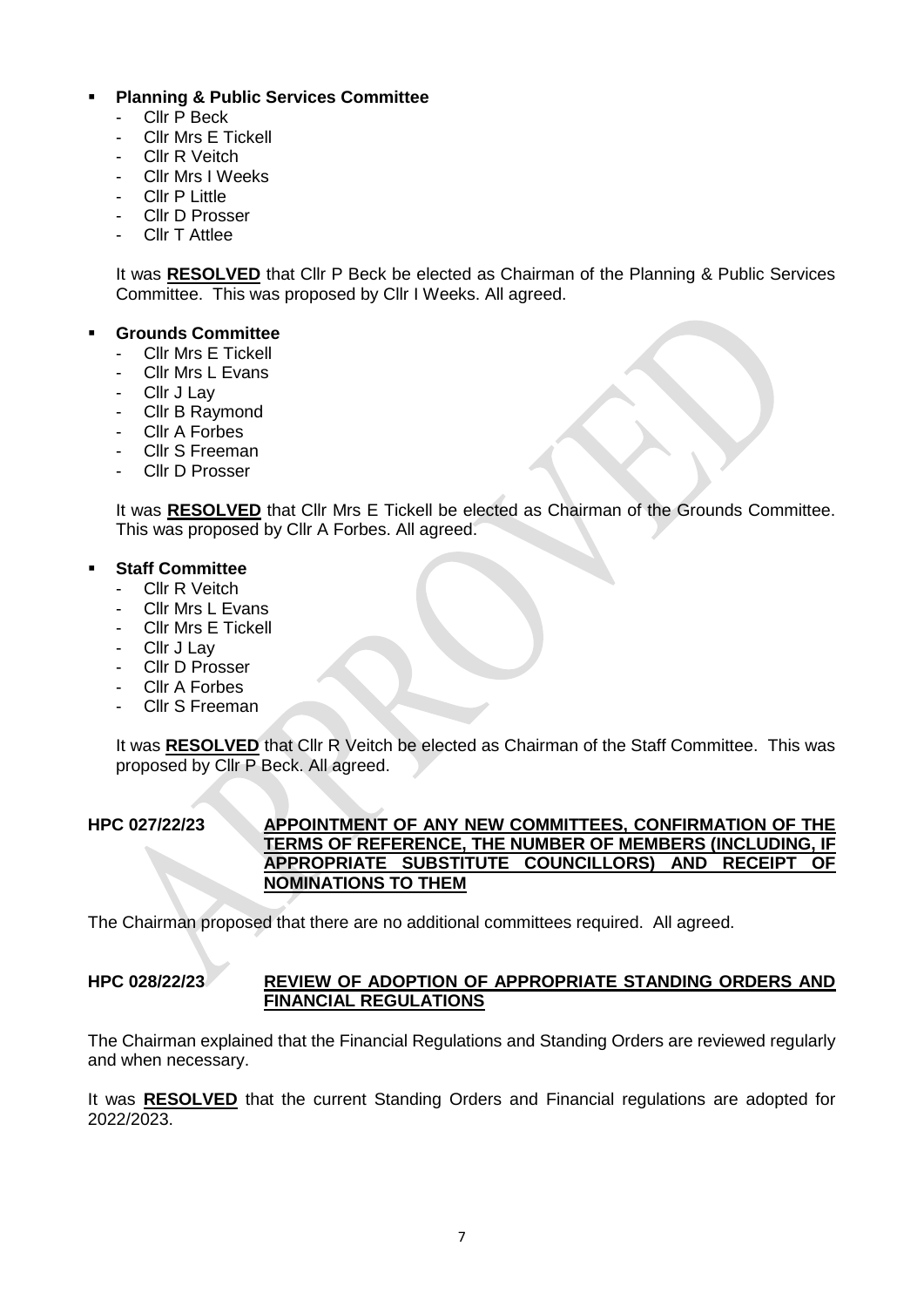#### **HPC 029/22/23 REVIEW OF ARRANGEMENTS, INCLUDING ANY CHARTERS, WITH OTHER LOCAL AUTHORITIES AND REVIEW OF CONTRIBUTIONS MADE TO EXPENDITURE INCURRED BY OTHER LOCAL AUTHORITIES**

There are no such arrangements currently in place. There were no proposals to make such arrangements.

#### **HPC 030/22/23 REVIEW OF REPRESENTATION ON OR WORK WITH EXTERNAL BODIES AND ARRANGEMENTS FOR REPORTING BACK**

Representation on external bodies were agreed as follows:

- East Hants Association Town & Parish Council Cllr Mrs L Evans
- Catherington Village Residents Association **Face Clarent Cllr Mrs E** Tickell
- **EXECUTE:** Horndean Community Association **Fig. 2016** Cllr S Freeman
- **Horndean Twinning Association Cli Cli A** Forbes
- **EXECUTE:** Lovedean Village residents Association **Fig. 2** Cllr P Beck
- meeting arise.
- 
- 
- 
- 
- 
- HCC Passenger Transport Forum  $N/A V$ olunteer required, should a

#### **HPC 031/22/23 CONFIRMATION OF ARRANGEMENTS FOR INSURANCE COVER IN RESPECT OF ALL INSURED RISKS**

The Insurance Policy was circulated and agreed.

#### **HPC 032/22/23 REVIEW OF THE COUNCILS AND/OR EMPLOYEES' MEMBERSHIPS OF OTHER BODIES**

The following memberships were noted:

- Hampshire Association of Local Councils (HALC) and additional HR Service
- South East Employers for HR and Employment Law Advice
- **Society for Local Council Clerks**
- **EXEC** Campaign for Protection of Rural England
- **Hampshire Playing Fields Association**
- Chartered Management Institute
- The Institute of Local Council Management

The current memberships are to be continued.

#### **HPC 033/22/23 REVIEW THE COUNCILS COMPLAINTS PROCEDURE**

It was **RESOLVED** that the current Complaints procedure is adopted. All agreed.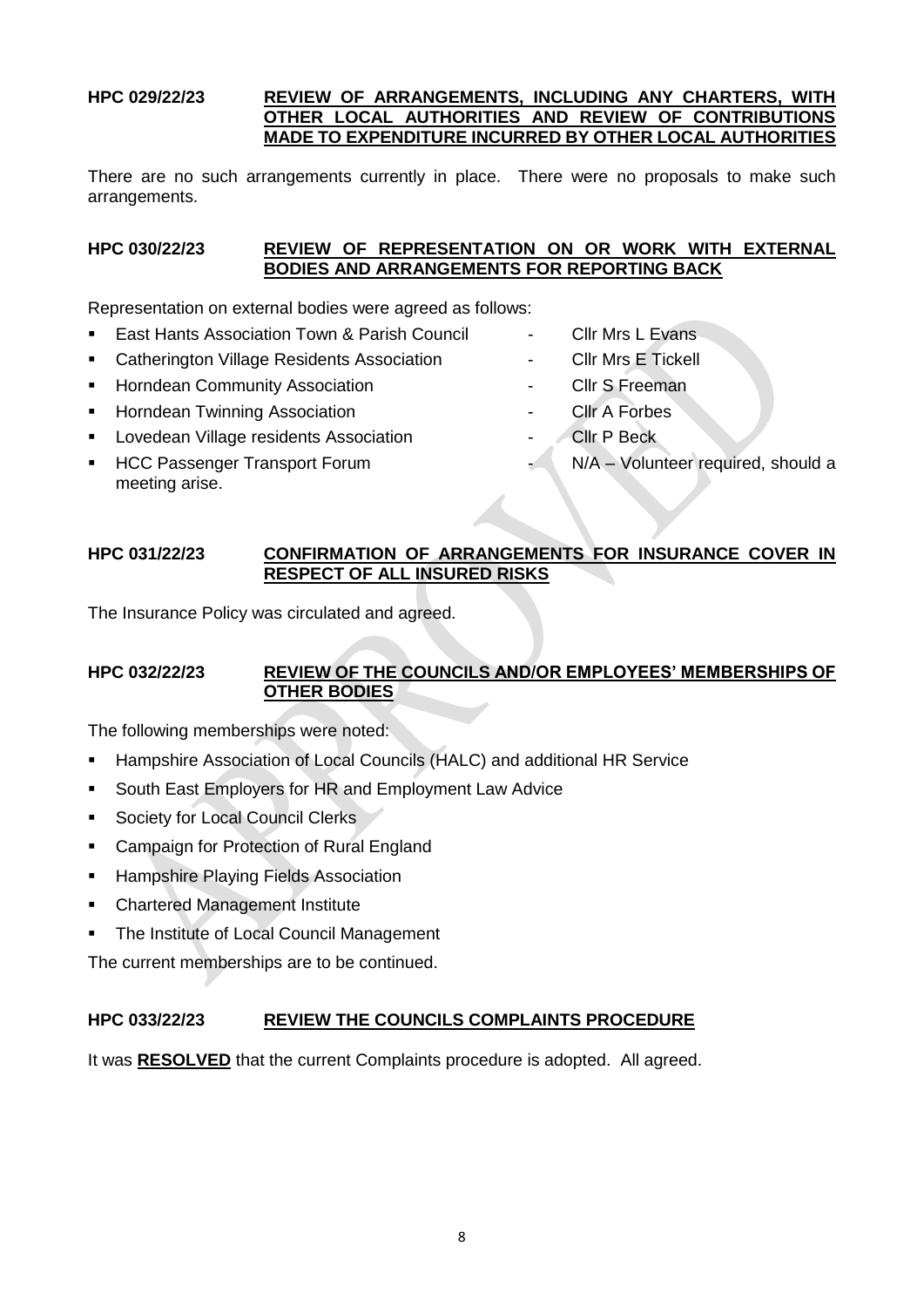#### **HPC 034/22/23 REVIEW THE COUNCILS PROCEDURES FOR HANDLING REQUESTS MADE UNDER THE FREEDOM OF INFORMATION ACT 2000 AND THE GENERAL DATA PROTECTION REGULATION**

It was **RESOLVED** that the current Freedom of Information procedure is adopted. All agreed.

#### **HPC 035/22/23 REVIEW THE COUNCILS POLICY FOR DEALING WITH THE PRESS/MEDIA**

It was **RESOLVED** that the current Press and Media Policy is adopted. All agreed.

#### **HPC 036/22/23 TO CONSIDER BANK MANDATES AND SIGNATORIES FOR ACCOUNTS**

The current signatories on the bank accounts were reviewed. It was concluded that no additional signatories were required.

It was **RESOLVED** to retain the current signatories on the bank accounts as follows:

### **BANK MANDATES: 2021-22**

| Surname          | Forename | <b>Designation</b>       | Co-operative | Lloyds | Cambridge &<br><b>Counties</b> |
|------------------|----------|--------------------------|--------------|--------|--------------------------------|
| Evans            | Lynn     | Chairman                 |              |        |                                |
| Evans            | David    | Councillor               |              |        |                                |
| <b>Beck</b>      | Paul     | Councillor               |              |        |                                |
| Forbes           | Andrew   | Councillor               | x            |        |                                |
| Tickell          | Elaine   | Councillor               |              | x      | $\boldsymbol{x}$               |
| Baverstock-Jones | Carla    | <b>Executive Officer</b> |              |        | X                              |
| Ritson           | Simon    | <b>RFO</b>               | x            |        | X                              |

Mandate

3 3  $\overline{2}$ 

#### **HPC 037/22/23 TO NOTE THE TOTAL PRECEPT REQUIREMENT IN RESPECT OF 2022/23 BEING £391,817**

The precept requirement of 2022/2023 was duly noted.

#### **HPC 038/22/23 TO REVIEW THE INVESTMENT STRATEGY**

It was **RESOLVED** that the current Investment Strategy is adopted. All agreed.